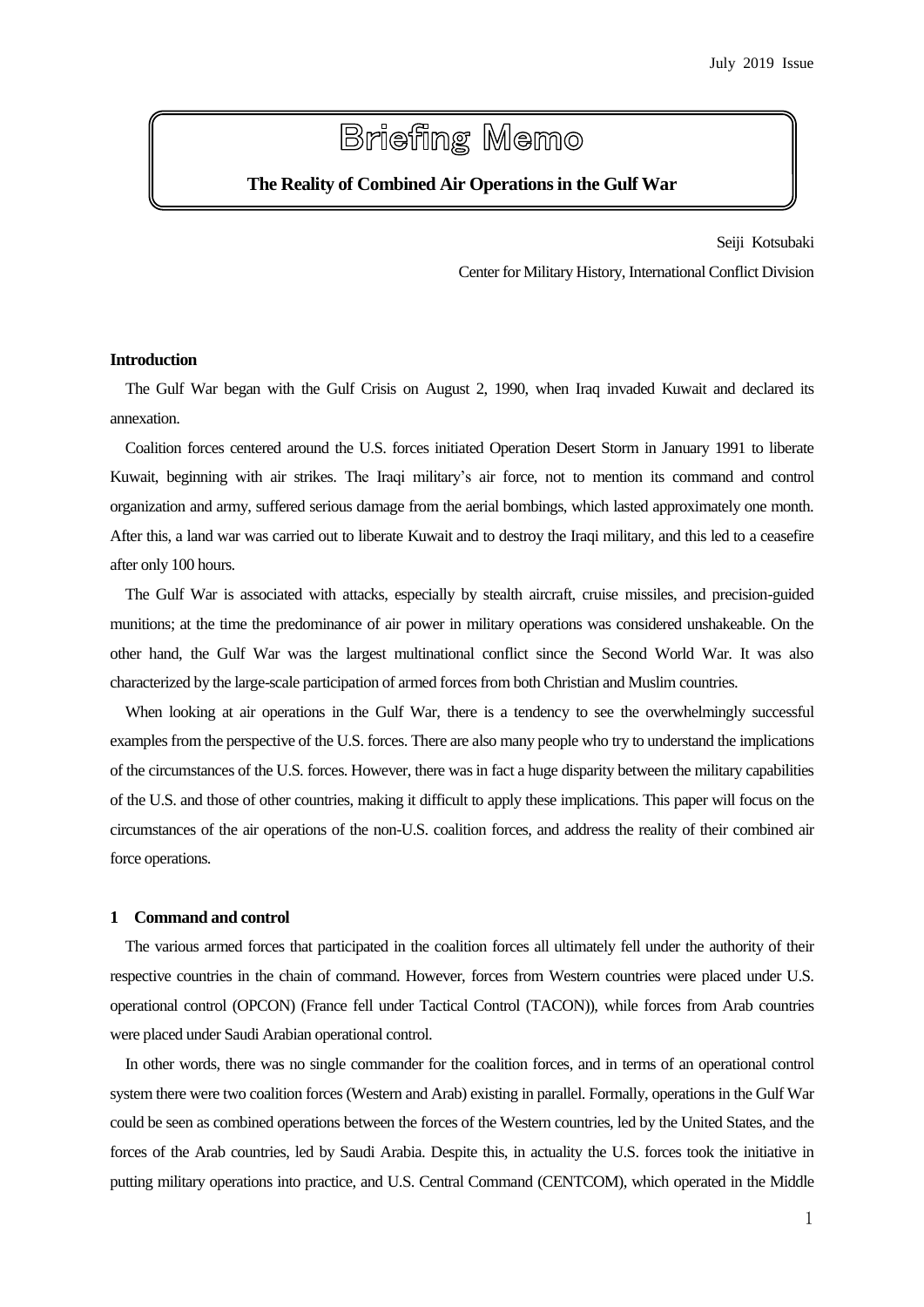East, took control of coalition forces operations as a whole.

Although there was a desire to avoid putting Muslims under the operational control of Christians, the Arab countries lacked the ability to create appropriate operation plans, let alone independent and effective strategies. As a result, it would not have been an exaggeration to say that in reality CENTCOM controlled almost all the operations of the coalition forces. Notably, the coalition air forces were completely controlled by U.S. Air Forces Central Command (CENTAF) when it came to air operations; in the case of the Arab countries, missions were given to the Arab air forces under procedures that coordinated with Saudi Arabia, meaning that in practice they fell under CENTAF control.

### **2 The non-U.S. coalition air forces**

 Operation Desert Shield, which aimed to defend Saudi Arabia, was put into action immediately following the outbreak of the Gulf Crisis, and aircraft were dispatched by the coalition forces one after another to the Gulf region. Immediately before Operation Desert Storm, which took place after this, there were over 2,600 aircraft deployed to the Gulf region by the coalition air forces, and around 76% of these were supplied by the U.S. forces. The fighter and attack aircraft that were at the heart of air operations numbered 1,323; 71% of these were from the U.S. forces, and other countries supplied the following: Saudi Arabia: 276, the UK: 57, France: 44, Kuwait: 40, Canada: 26, Bahrain: 24, Qatar: 20, UAE: 20, Italy: 8.

The U.S. forces stood out when it came to both quality and quantity of fighters and attack aircraft, especially as the U.S. Air Force (USAF) alone possessed revolutionary stealth aircraft. Meanwhile, countries other than the U.S. sent high-performance aircraft; for example, Saudi Arabia deployed F-15Cs and Tornedo attack aircraft, the UK sent Tornedo attack aircraft, France provided Mirage F-1s and Mirage 2000s, Canada deployed F-18Cs, and Bahrain deployed F-16s.

 Notably, the F-15s from the Royal Saudi Air Force (RSAF) were thought to offer superior performance when compared to the Iraqi military's latest planes, the MiG-29 and the Mirage F-1. They also possessed five E-3A AWACS. However, when compared to the forces of Western countries, the RSAF, like the forces of other Middle Eastern countries, was less sophisticated, and faced issues such as a lack of ground attack ability despite possessing F-15s. Their maintenance capabilities were also low, and their elite force of F-15 squadrons had an extremely high rate of attrition when compared to that of U.S. squadrons.

#### **3 Carrying out combined training**

 Among the Western countries, the British Royal Air Force (RAF) deployed its first group of aircraft to the Gulf region as early as August 11, and combined training with the USAF began on September 22. The RAF had maintained a close relationship with the USAF and the RSAF for many years, and had frequently carried out combined training with the USAF. Furthermore, Saudi Arabia had purchased Tornedos, and these were logistically convenient when the RAF deployed its Tornados.

After the outbreak of the Gulf Crisis, the Saudi Arabia air force felt compelled to defend its country, and carried out combined training exercises with the U.S. Air Force on September 12, earlier than other countries, Meanwhile,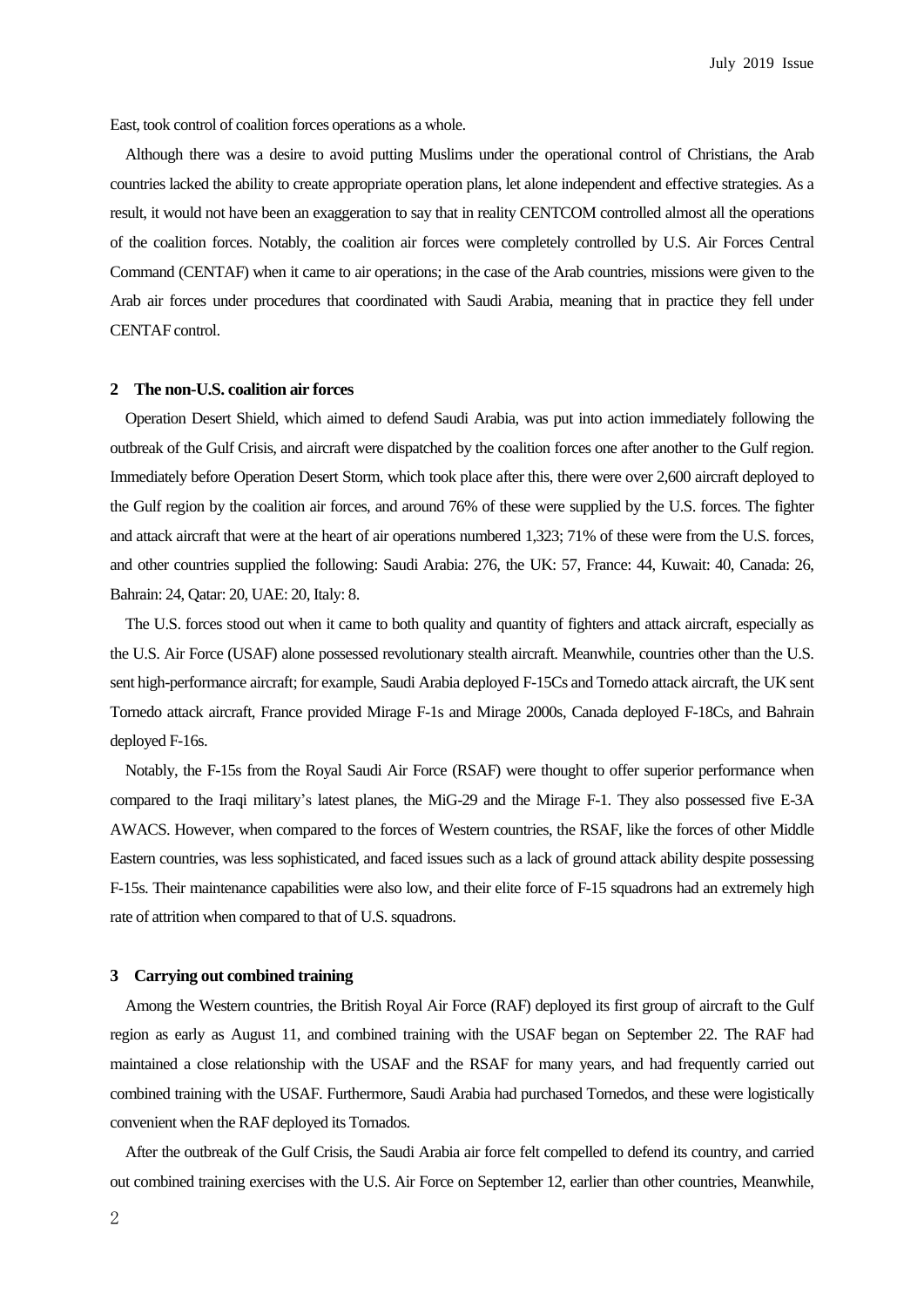the French Air Force (FAF), which was late in deploying, began combined training with other countries on October 25. However, the FAF faced issues of more training and interoperability when implementing combined training with the U.S. and UK forces. In fact, it did not have as much experience in combined operations with the USAF as the RAF. Many FAF pilots had previously participated in Exercise Red Flag, held in the United States and attended by multiple countries, but had only been given logistical missions such as strategic transportation support. The FAF was late beginning combined training exercises after being deployed to the Gulf, and its combined training was infrequent when compared to that of the RAF.

 Initially there was frequent cooperative practice training between the USAF and a second air force in the Gulf region, and this gradually developed into training between three or more countries' forces. Moreover, training in which air forces participated in attack packages of two or more countries increased from the middle of October. For example, aircraft from the RSAF, the Royal Canadian Air Force, the RAF, and the FAF, as well as the U.S. forces, participated in attack package training on November 21. On the other hand, many day and night air defense strategy training exercises took place among combined training exercises between the RSAF and the U.S. forces. It is thought that this was related to the contemporary situation, in which Saudi Arabia was directly facing the Iraqi threat.

#### **4 Operations of the non-U.S. coalition air forces**

# (1) ATO operational control

USAF Lieutenant General Horner (Charles A. Horner), CENTAF Commander and Joint Forces Air Component Commander (JFACC), entrusted the creation of implementation plans for air operations, excluding helicopters and air defense for the fleet, to Brigadier General Glosson (Buster C. Glosson) of CENTAF in a place nicknamed the "Black Hole" within the RSAF headquarters building in Riyadh.

As a result, a master attack plan (MAP) was created, and air tasking orders (ATO) were formed based on this; the ATO were circulated and many air operations were carried out thanks to the implementation of tasks based on these ATO. Within the USAF, ATO data was relayed via CAFMS (Computer Assisted Force Management System), but although it was part of the same U.S. forces the Navy did not have this Air Force system, and so floppy disks containing the ATO data were distributed directly via aircraft. It is presumed that in the case that the USAF was stationed at an air base the data was communicated directly to the non-U.S. coalition air forces, or was circulated if this was not the case.

# (2) Loss of non-U.S. coalition forces aircraft

 A total of 11 aircraft from the non-U.S. coalition forces were lost in combat during Operation Desert Storm. The breakdown was nine Tornedos (attack aircraft) (seven from the UK, one each from Saudi Arabia and Italy), one F-5 (Saudi Arabia), and one A-4 (Kuwait). On the other hand, the U.S. military lost 27 aircraft (Air Force: 14, Navy: 6, Marine Corps: 7). However, while there were 37,567 sorties involving U.S. Air Force aircraft in combat (whereas there were 13,032 involving the U.S. Navy and 9,558 involving the Marines), there were only 4,833 sorties involving aircraft from the non-U.S. coalition forces in combat. Looking at this, the loss ratio of non-U.S. coalition forces aircraft was fairly high. The losses of the RAF's Tornados were especially striking.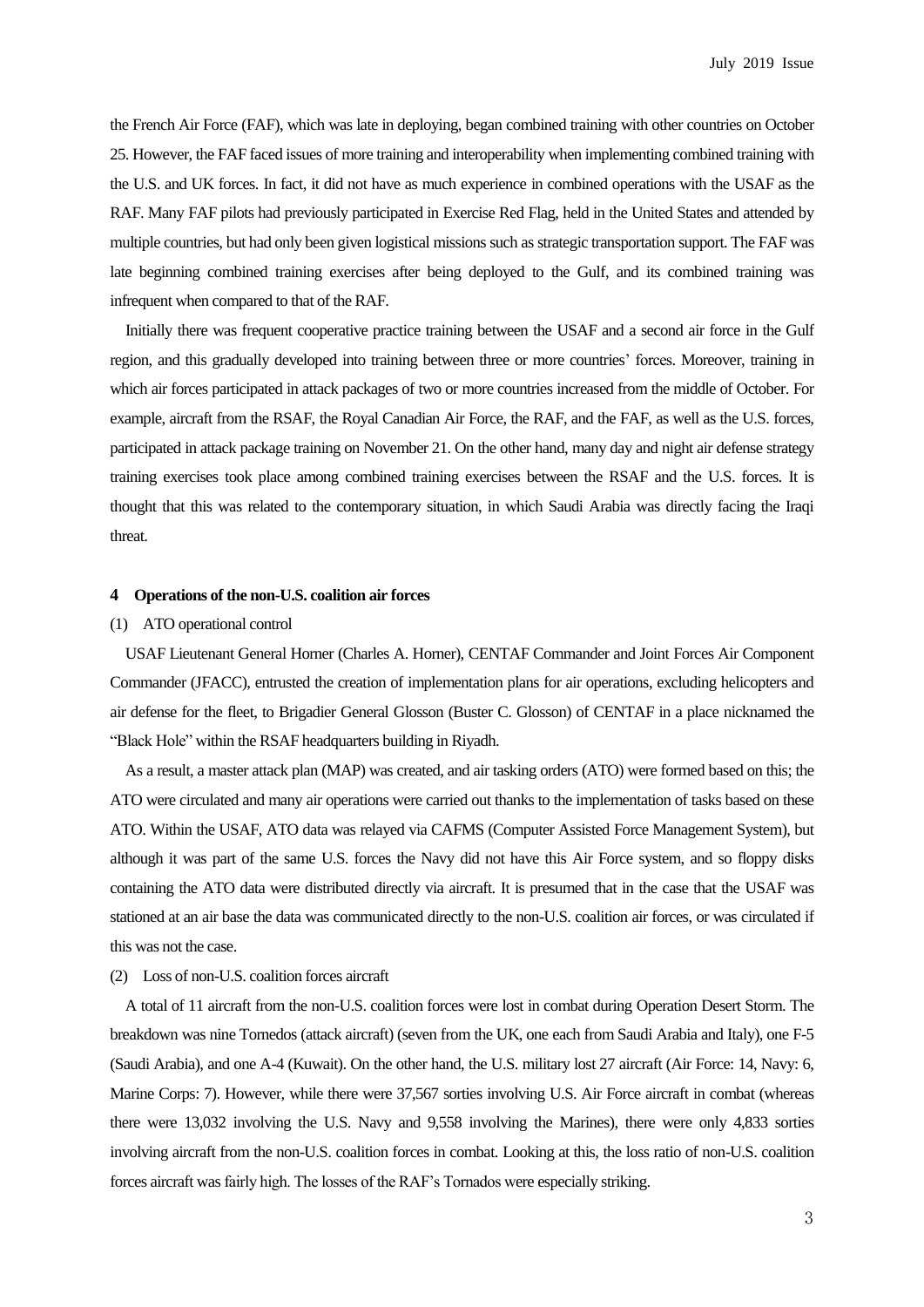#### (3) Characteristics of combined operations

 Looking at the major air operations by category, when it came to attack operations, 85% of offensive counter air (OCA) were led by U.S. forces, 8% by the RAF, and 2.5% by the RSAF. U.S. forces were responsible for 88% of air interdiction (AI), while the RSAF was responsible for 4.3% and the RAF for just 3.2%. Meanwhile, 67% of defensive counter air (DCA), which mainly consist of air defense, were carried out by U.S. forces, and 18% were carried out by the RSAF.

 The operations characteristically aimed for Iraqi command centers or main air bases; when it came to air strike operations that were high risk due to the enemy having powerful aerial defenses, there were many cases of attacks either by large attack units or by solo stealth aircraft, and almost all of these were carried out by U.S. forces aircraft. The air strike at dawn on January 17 at the start of the war had the most impact; a few RAF aircraft participated in OCA attacks on airfields, but the OCA were almost entirely carried out by the U.S. forces. Even the airfield attacks by RAF aircraft were not a top priority among the targets of the USAF.

Part of the RSAF participated in OCA from the start of the war, but close to half of these were escorts. They were not equipped with weapons that could clinch the destruction of an airfield like the RAF when they participated in attacks targeting the ground, and so it is thought that their targets were not as high ranking as those of the RAF. The RSAF was particularly powerful among the Arab countries and often engaged in defensive air operations such as DCA, but as there were no active counterattacks from the Iraqi air force there were barely any opportunities for engagement. One example of the few engagements was the downing of an Iraqi Mirage F-1 on January 24 by a formation of four RSAF F-15s under the control of AWACS. At the time, the Iraqi side had not fully grasped the situation in airspace, whereas the Saudi Arabian side had a full understanding, and held a completely one-sided advantage. However, it is said that even in these conditions the RSAF F-15 pilots who were controlled by AWACS initially panicked.

The non-U.S. air forces did participate to a certain extent in AI in a numerical sense, but even here it was the activities of the RAF and the FAF, which made use of precision-guided munitions, that stood out. This contrasted completely with the implementation of close air support (CAS). According to U.S. statistics only their own air force participated in CAS. It is assumed that other countries' air forces did not have the ability to implement effective CAS, and that the intent was to assign this to U.S. military aircraft to avoid friendly fire.

While such air operations took the form of combined operations, U.S. forces carried out the attack operations that lay at their core more or less alone. On the other hand, when it came to logistical missions of air transportation, excluding DCA, other countries made comparatively larger contributions, with Saudi Arabia handling 8.2% of all air transportation, the UK 6.3%, and France 3.9%.

#### **5 Evaluation of combined operations and the various factors that affected them**

 It is very difficult to evaluate the combined air operations between the U.S. forces and other forces. This is due to the fact that there was a great disparity between the air warfare capabilities of the U.S. forces and the non-U.S. coalition air forces, and the fact that the air operations actually carried out by the coalition forces were completely one-sided battles and thusit is difficult to judge whether they were effective as combined operations.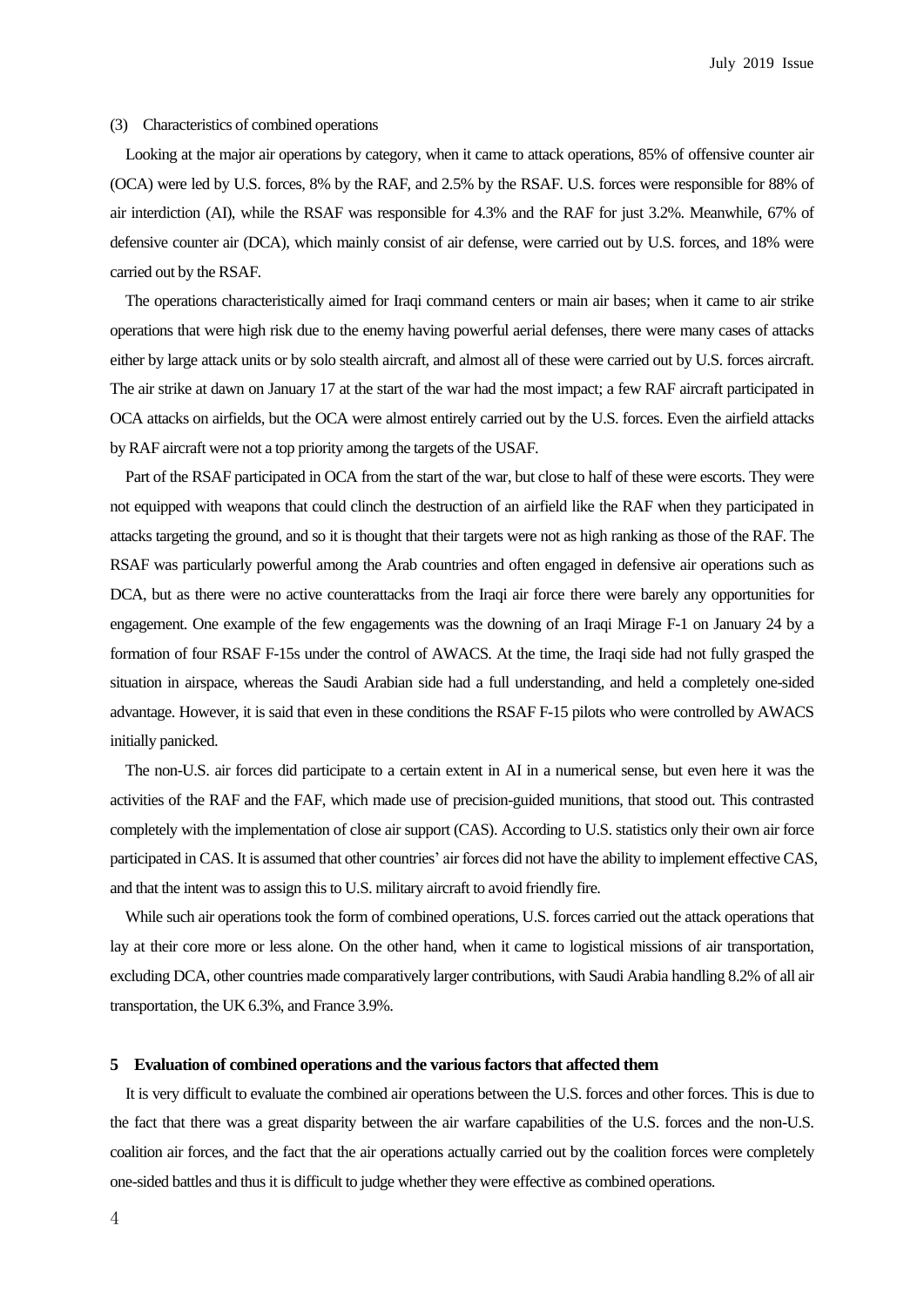When carrying out operations, it seems that there was no great contribution from any country but the United States in terms of contributing to military efficiency in air operations, excluding the provision of diverse infrastructure for operational bases.

# (1) Differences in proficient and equipment

One essential element for the smooth execution of combined operations was the general proficiency and equipment of the air forces of the participating countries. On the other hand, advanced equipment such as stealth aircraft, cruise missiles, precision-guided munitions, AWACS, and electronic warfare aircraft were vital to the attacks on Iraqi centers during the air operations at the start of the war. Most of these belonged to the U.S. forces, and there was very little scope for any other forces to participate in the key attack phases.

In addition, although a portion of the aircraft of Arab countries were high-performance, their proficiency and on-board weaponry were utterly inefficient when compared to those of the West. The U.S. forces acknowledged the efficiency of the RAF in air operations, but even so its numbers were small, and initially it could not use precision-guided munitions— the RAF was only able to function effectively in air strikes with the U.S. forces during attacks on airfields with cluster bombs. As a result, the difference in proficiency and equipment between the U.S. and other countries was evident, and in consideration of this CENTAF planned operations and allocated missions so as not to expose these issues.

# (2) Time for preparation and the usefulness of ordinary combined training

 Combined training between forces from several countries, including the United States, was held from the early stages. Operation Desert Shield lasted for over 4 months; the preparation time for this long operation was useful in solving a variety of issues that were discovered based on the assumption that there would be combined operations. For example, when U.S. forces aircraft and RAF Tornedo attack aircraft launched an attack inside Iraq as a package, air refueling was absolutely necessary. The RAF Tornedo units, which had been expected to fight in Europe, did not need air refueling, and did not have this skill. However, thanks to the long preparation period, the RAF Tornados carried out training for air refueling, and it was possible to launch a package attack with U.S. forces aircraft. Furthermore, this preparation period was used advantageously to improve necessary equipment and procure new equipment for aircraft after they were deployed to the Gulf, as well as to carry out combined operations.

 Generally, the RAF had many opportunities to carry out combined training with U.S. forces; it was able to carry out combined training on-site relatively early on, and thus was also able to implement operations involving attack packages with the U.S. forces in a comparatively smooth manner. The fact that Air Vice-Marshal Wratten (William John Wratten), Commander of the RAF in the Middle East, was able to maintain a good relationship with the JFACC Lieutenant General Horner was also a plus in coordinating operations.

# (3) Issues relating to ATO distribution

As has been previously stated, the ATO created were relayed in real-time by CAFMS. This system was installed in USAF deployment bases and could also cope with changes to ATO in real time, but the U.S. Navy and non-U.S. coalition air forces were challenges. Thus, in the case of sudden changes to ATO, these orders were allocated to USAF and Marine Corps aviation units deployed from land bases, which could respond rapidly. The non-U.S. coalition forces barely participated in attack missions which might be subject to rapid changes due to changing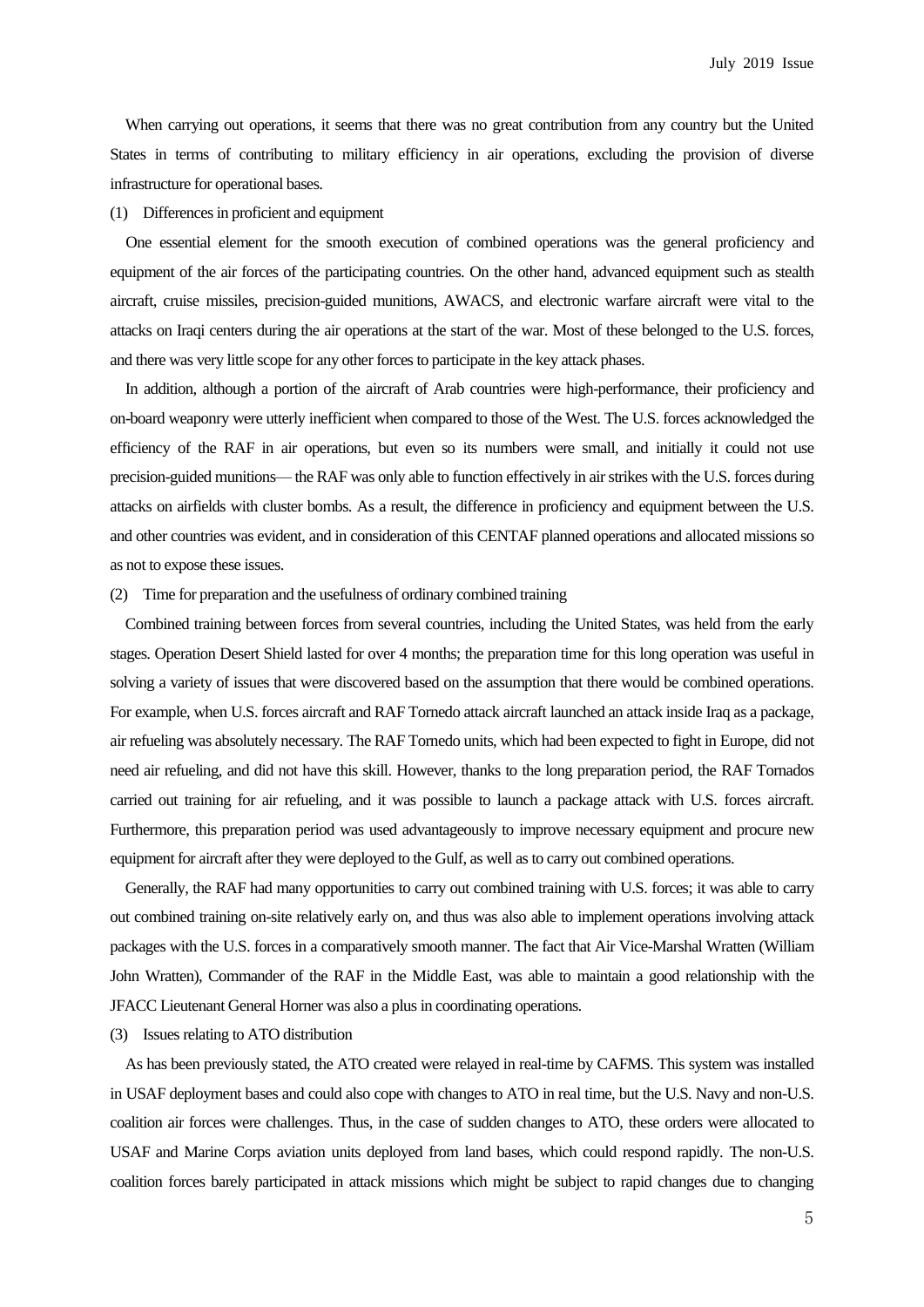circumstances, and so as a result this was not exposed as a major flaw as a means of distributing ATO between participating countries from the perspective of combined operations.

The RAF was able to cooperative with the U.S. forces comparatively well, and participated with U.S. forces in attack operations; an RAF wing commander was stationed on the same floor as the abovementioned "Black Hole" as a liaison officer, and through this even more plans forsmooth cooperation with the U.S. forces could be made.

(4) The contribution of non-U.S. Air Forces to the Gulf War

At the time of the Gulf War, retired USAF Lieutenant General Deptula (David A. Deptula; Lieutenant Colonel at the time of the Gulf War) was practically the manager of planning air force operations for the coalition forces in Saudi Arabia. In an interview, he spoke about the contribution of the RAF from a purely military perspective in relation to carrying out air operations with the coalition forces, but stated that other than this its contribution was symbolic. However, from the start the Iraqi air force had no intention of actively counterattacking the RAF attacks on airfields that were praised by the U.S. forces considering this, targets other than air fields offered more effective results.

During the Second World War, the U.S. and British air forces carried out during strategic bombing against Germany on a similar scale to combined operations. On the other hand, during the Gulf War, by and large the U.S. forces' air warfare capabilities alone saw success with the majority of air operation goals. However, in the theater of war of the Gulf region, only U.S. forces were stationed and carried out operations alone; this caused frictions in the Gulf countries where there are many Muslims. As a result, even if they did not become major military powers in practice, there was sufficient meaning in carrying out operations with the coalition air forces, including those of the Arab countries.

# **Conclusion**

 As the air operations during the Gulf War were carried out in an extremely successful way, it seems that there were no issues with combined operations.

Almost all of the very important air operations carried out deep in Iraqi territory were led by U.S. forces, with only a small percentage involving the RAF. Other air forces barely participated in risky, high-priority attack operations. Furthermore, the non-U.S. coalition forces were involved in many DCA operations, and others, but there was little opportunity for battle, and there were no situations that could be evaluated tactically. Friendly fire, a concern in combined operations, did not occur once in air-to-air combat—this was the natural outcome from the operational situation. In fact, there should have been inherent problems carrying out combined operations, but in a one-sided battle they did not become an issue.

 Soon, 30 years will have passed since the start of the Gulf War, but information concerning its operations is not being disclosed, and the real picture of the war has not been clarified all that much since the 1990s. Thus, it seems that a final evaluation of the combined operations will become clearer in the future through information disclosure and the development of research.